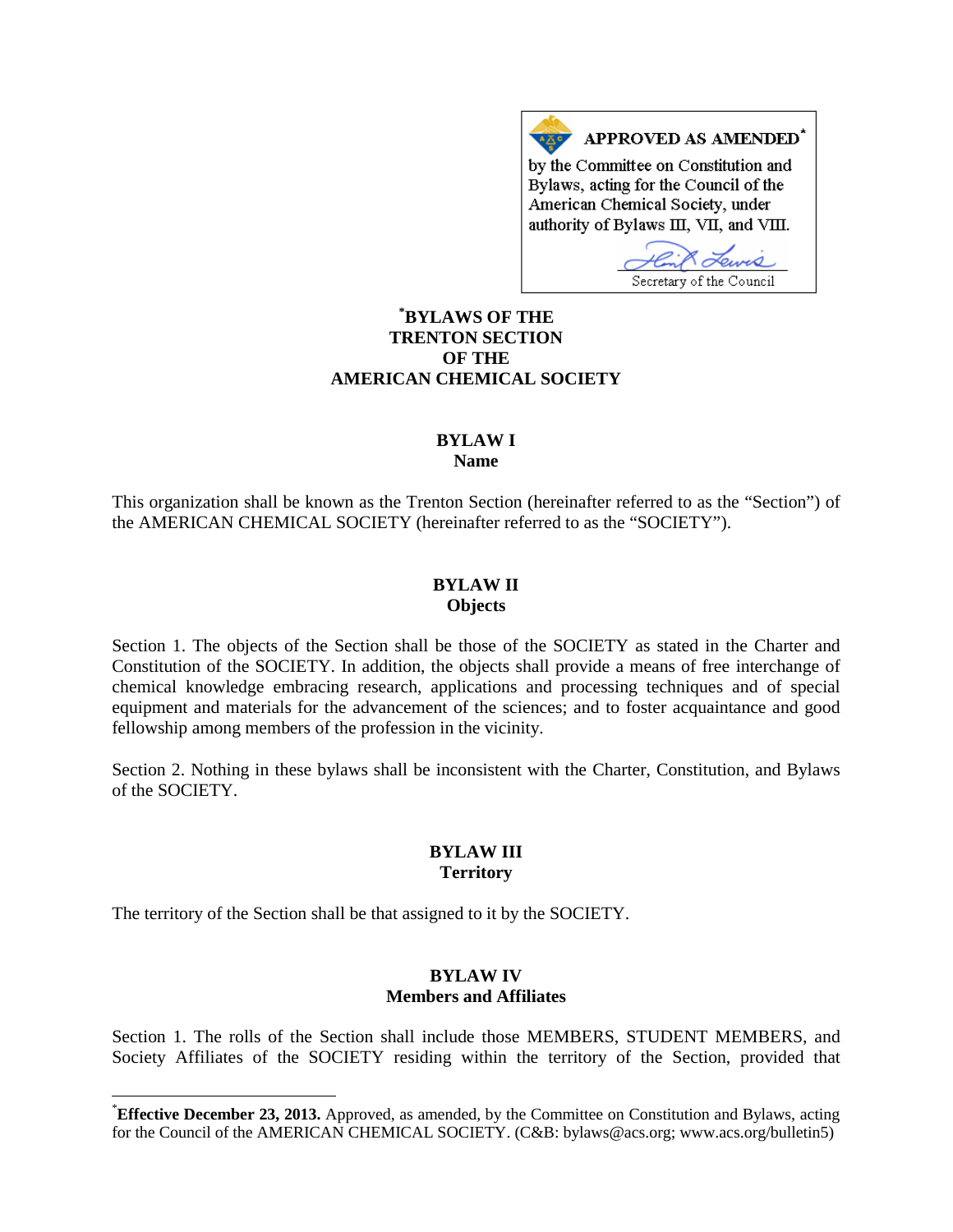exceptions to this rule may be made in conformity with the Constitution and Bylaws of the SOCIETY.

Section 2. The Section may have Section Affiliates as authorized in the Constitution and Bylaws of the SOCIETY. A Section Affiliate shall retain affiliate status only so long as payment is made of Section dues of not less than two dollars (\$2.00) per annum.

Section 3. Society Affiliates may be assessed annual Section dues in an amount set by the Executive Committee. Members of the Section may be assessed voluntary Section dues in an amount set by the Executive Committee.

Section 4. MEMBERS, STUDENT MEMBERS, Society Affiliates, and Section Affiliates shall have such rights and privileges as are accorded them by the Constitution and Bylaws of the SOCIETY. Society Affiliates may not vote for or hold an elective position of the Section, vote on Articles of Incorporation and bylaws of the Section, or serve as a voting member of the Executive Committee. Local Section Affiliates may not vote for or hold an elective position of the Section, vote on Articles of Incorporation and bylaws of the Section, or serve as a member of the Executive Committee. Society Affiliates may be appointed as Committee Chairs and may serve on the Executive Committee in a non-voting capacity.

## **BYLAW V Officers and Terms of Office**

Section 1. The officers of the Section shall be members of the SOCIETY and of the Section and shall be a Chair, a Chair-Elect, Secretary, and Treasurer. The last two offices may be held by the same person. They shall take office at the January meeting and shall hold office for a term of one year or until their successors have been duly qualified. These officers shall serve concurrently during their terms of office as Trustees of the Corporation.

Section 2. The Executive Committee of the Section shall consist of the four officers of the Section who shall serve in their official capacities, six Directors-at-Large, Councilors and Alternate Councilors, and the Immediate Past Chair of the Section. Any Director missing three consecutive monthly Directors' meetings without valid reason, as determined by the Executive Committee, shall be considered to have resigned as Director. The Chair of the Executive Committee shall so notify the person.

Directors-at-Large of the Section shall be elected to three-year terms. Initially two Directors shall be elected for one year, two for two years, and two for three years. Subsequently, two Directors shall be elected each year, except for the provisions of these bylaws. The Directors of the Section shall take office at the January meeting and shall continue in office until the end of their respective terms, or until their successors have been duly qualified.

Section 3. Councilors and Alternate Councilors shall be MEMBERS of the Section and shall be elected to three-year terms. They shall be voting members of the Executive Committee of the Section.

## **BYLAW VI Organization**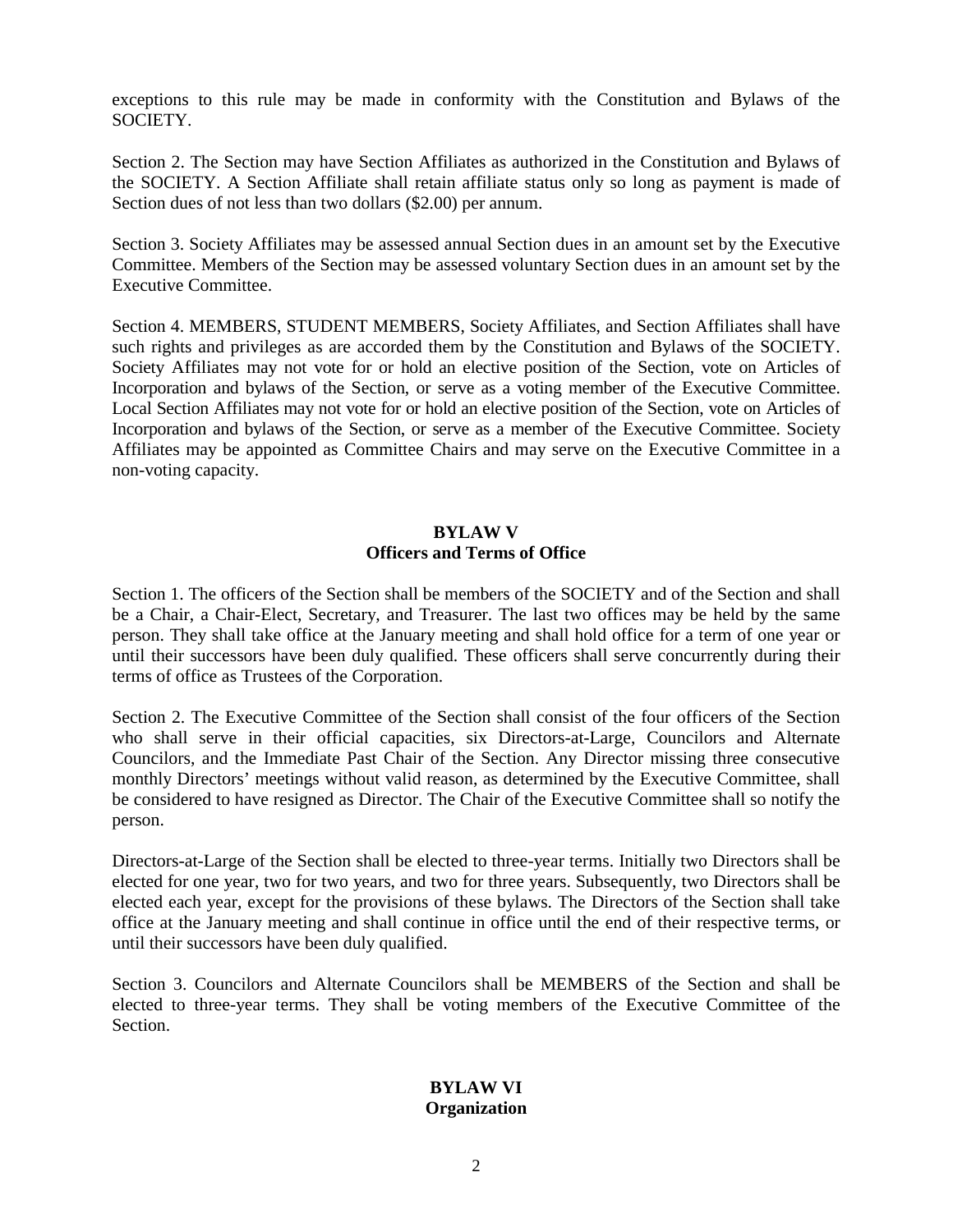Section 1. The Chair shall preside at the meetings of the Section and at the meetings of the Executive Committee of the Section, and shall perform all other duties pertinent to the office. The person shall be an ex officio member of all committees.

Section 2. The Chair-Elect shall assume the duties of the Chair in an absence, shall be Chair of the Program Committee, and shall succeed to the office of Chair of the Section the following year.

Section 3. The Secretary shall keep the minutes of the meetings of the Section and of the Executive Committee of the Section. The person shall maintain a current roster, and be custodian of the Charter of the Section and of the Corporate Seal. The Secretary shall keep a proper file of all Section records, report to the SOCIETY as required by the Constitution and Bylaws of the SOCIETY, and perform all other duties pertinent to the office.

Section 4. The Treasurer shall keep accounts of the receipts and disbursements of the Section's funds, and shall deposit all monies of the Section in the name of and to the credit of the Section as may be designated by the Executive Committee of the Section. The Treasurer shall be responsible for the collection of local dues and assessments, shall report to the SOCIETY as required by the Constitution and Bylaws of the SOCIETY, and shall perform all other duties pertinent to the office of the Treasurer.

Section 5. The Executive Committee of the Section shall be the legal governing body of the Section and shall have full power to manage and direct the business and affairs of the Section except those specifically reserved for or residing in the members and officers of the Section by virtue of the Articles of Incorporation, bylaws, and regulations of the Section and the Constitution, Bylaws, and Regulations of the SOCIETY. The Executive Committee of the Section shall meet regularly from September through June at a time and place agreed upon by the Executive Committee. Special meetings of the Executive Committee of the Section shall be held at the request of the Chair of the Section, or by request in writing of a majority of the Executive Committee. Eight members of the Executive Committee shall be necessary to constitute a quorum for the transaction of business of the Section.

Section 6. Any vacancy existing in any elective office, except that of Chair, shall be filled by a majority vote of the Executive Committee of the Section in a secret ballot. Each person so elected shall hold office until the end of the fiscal year or until a successor has been elected and has taken office. In the event of a vacancy in the office of Chair, the Chair-Elect shall assume the duties of Chair for the remainder of the term. In such case, the person moving into the position of Chair shall also hold that position during the normal year as Chair as part of the leadership transition.

Section 7. Councilors shall be the representatives of the Section in the Council of the SOCIETY. Before Council meetings, Councilors shall attempt to learn the Section's wishes concerning the SOCIETY. After the Council meeting they shall report to the Executive Committee and members of the Section. For these purposes they may use the Section publication or verbal discussions at Section meetings, or both.

Section 8. A representative and an alternate to the Section's regional meeting shall be appointed by the Chair subject to approval of the Executive Committee.

#### **BYLAW VII Nominations**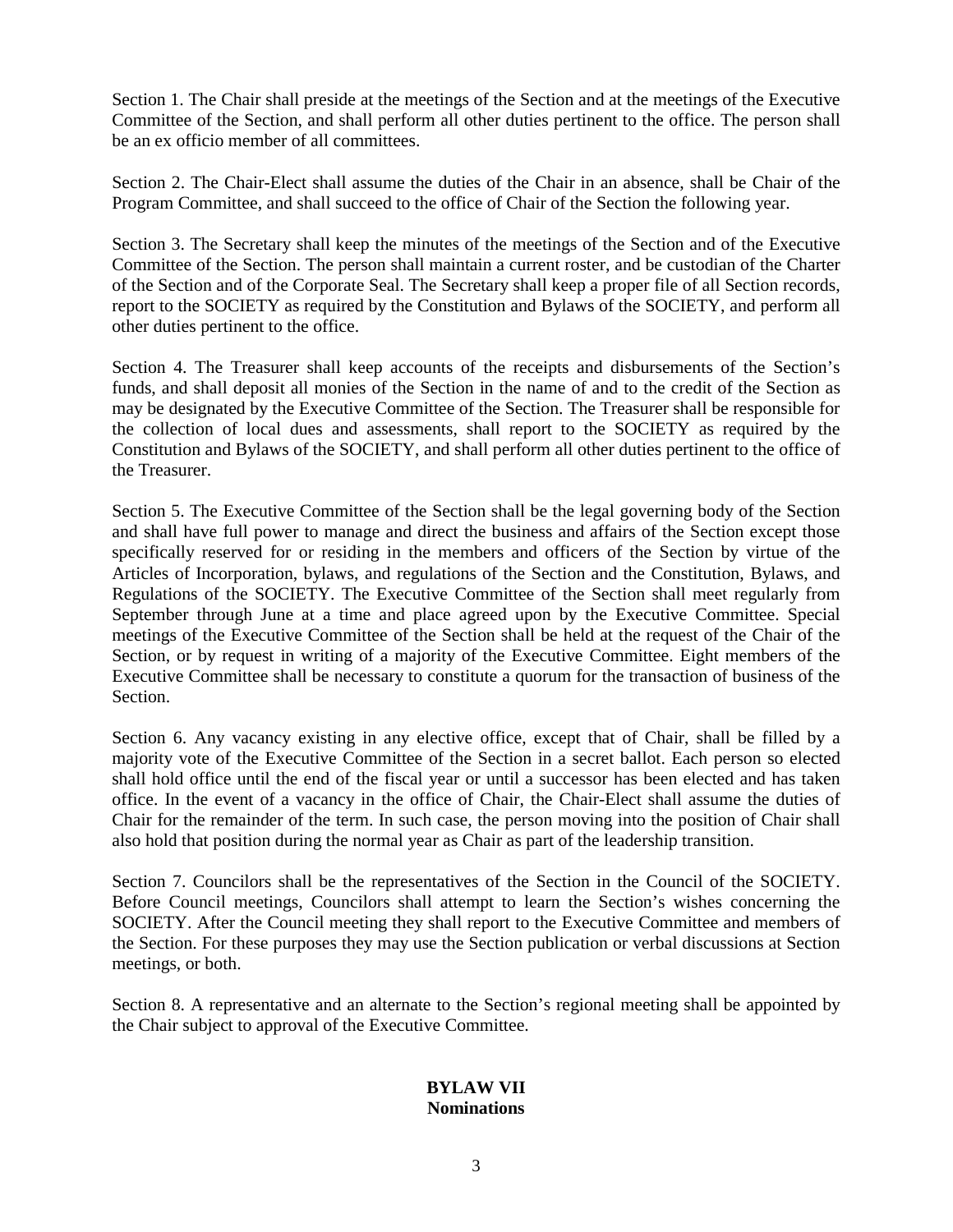Section 1. The Nomination and Election Committee shall solicit nominees in the Section's newsletter for the following positions: Chair Elect, Treasurer, Secretary, and Director-at-Large. Selfnominations shall be entertained. Only candidates who consent shall appear on the ballot.

Section 2. The Section shall have Councilors and Alternate Councilors as provided in the Constitution and Bylaws of the SOCIETY.

Section 3. The Nomination and Election Committee shall submit to the membership by publication in the Section's newsletter the names of at least two candidates, or with the approval of the Executive Committee, one candidate for each of the offices of Chair- Elect, Secretary, and Treasurer, for each of the open Director-at-Large positions, and in years where appropriate, for the offices of Councilor and Alternate Councilor. A brief biographical sketch shall accompany the name of each candidate for office.

Section 4. Additional nominations may be made in the following manner: a petition signed by at least five members of the Section, nominating any member of the Section to any entry appearing on the slate, except that only MEMBERS may be nominated as Councilors or Alternate Councilors, shall be submitted to the Secretary of the Section on or before the later of September 20 or the fifth day following the regular September meeting. The consent of each such nominee must be previously secured.

Section 5. No person shall accept nomination for more than one office in any election except as provided elsewhere in these bylaws.

Section 6. Nominations may also be made from the floor at the regular September meeting. The nomination must be seconded and the consent of the nominee must be established.

## **BYLAW VIII Elections**

Section 1. The Nomination and Election Committee shall prepare and distribute to each member of the Section a ballot including the names of all candidates arranged in alphabetical order under each office. The ballot shall be accompanied by instructions for completing the ballot. Biographical sketches of all candidates designated by the Nomination and Election Committee or by petition shall have been distributed to each member not later than the time of distribution of this ballot.

Section 2. The Nomination and Election Committee shall count or verify all valid ballots and report the results immediately to the Secretary of the Section.

Section 3. Election to the offices of Chair-Elect, Secretary, Treasurer, and Director shall require a plurality of votes cast for the office.

Section 4. The candidate for the office of Councilor receiving the largest number of votes shall be Councilor and the candidate for the office of Alternate Councilor receiving the largest number of votes shall be Alternate Councilor.

Section 5. In the event of a tie vote for any office, such tie vote shall be resolved by ballot of the Executive Committee.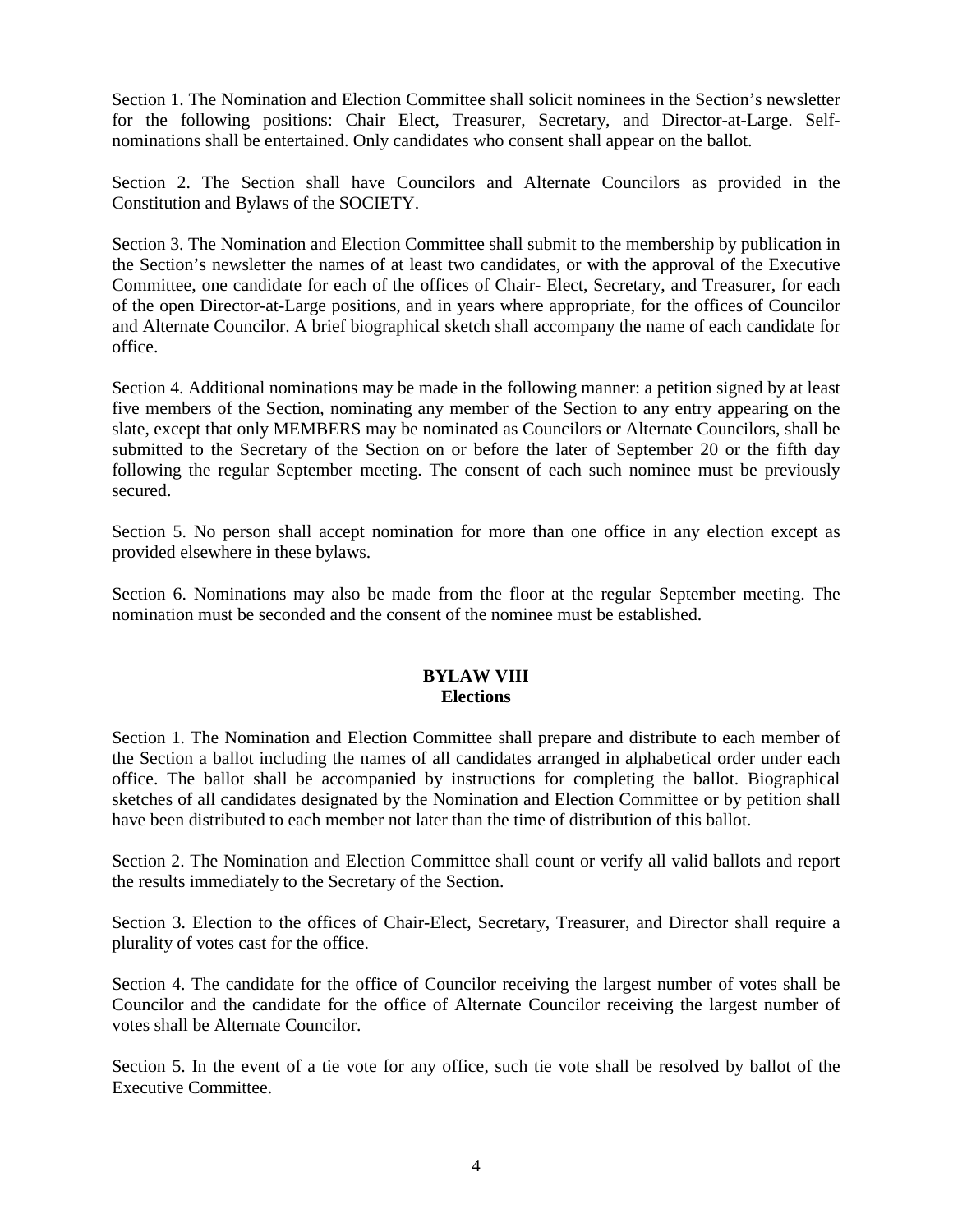Section 6. The Nomination and Election Committee shall announce the results of the election by publication in the next possible issue of the Section's newsletter.

Section 7. In accordance with the SOCIETY's Bylaws, balloting procedures should ensure fair balloting that is open to all eligible members, protection against fraudulent balloting, and the timely reporting and archiving of balloting results.

### **BYLAW IX Recall of Elected Officials**

Section 1. The elected officials of the Section (officers or elected Executive Committee members) are subject to recall for neglect of duties or conduct injurious to the SOCIETY. Recall procedures are not applicable to Councilors and Alternate Councilors elected by Sections.

Section 2. The recall of an official shall be initiated when a signed petition, indicating in writing the specific charges and reasonable substantiating evidence is submitted to the Chair from at least five voting members of the Section. In the event the Chair is the official in question, the Chair-Elect shall receive the petition and shall assume the duties of the Office of Chair with respect to this issue until the issue is resolved.

Section 3. The Chair shall, without delay, determine that the petitioners are aware of the gravity of their actions and the procedures to be followed. The Chair shall seek an alternate resolution to the problem and a withdrawal of the petition at this time. In the absence of a resolution to the problem, the Chair shall notify the members of the Executive Committee and call a special meeting within thirty days.

- a. The Executive Committee shall promptly continue the recall process or dismiss the petition as ill-founded or find an alternative solution to the problem. The Chair shall promptly inform the petitioners and the official of the decision of the Executive Committee.
- b. If the proceedings continue, the Chair shall assign the duties of the official to another MEMBER of the Section until the issue is resolved.
- c. If the proceedings continue, the official shall be offered an opportunity to answer the allegations in the petition before the Executive Committee.

Every reasonable effort shall be made to contact the official throughout this procedure. That effort shall include a certified letter to the last known address on the official SOCIETY membership rolls. Upon notification, the official shall have thirty days to make a written response to the allegations. The Executive Committee shall decide whether to proceed after studying the official's response. The Chair shall inform the official and the petitioners of the decision of the Executive Committee.

If no contact with the official can be made after a reasonable effort, the Executive Committee may remove the official in question with a two-thirds (2/3) vote of the remaining members.

- d. If the proceedings continue, the official shall choose one of the following options:
	- (1) The official may resign.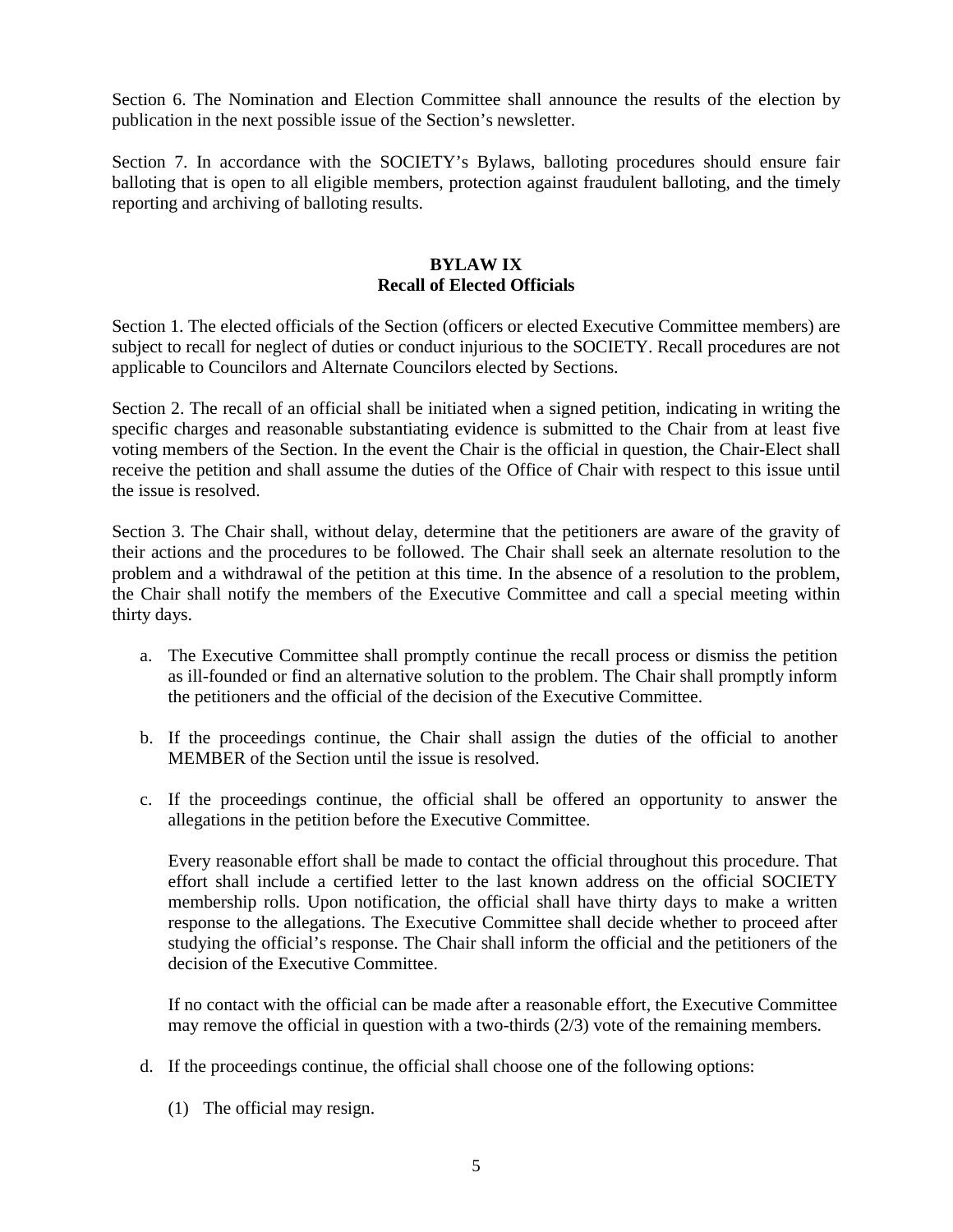- (2) The official may request a recall vote in the same manner as the original election, which must be consistent with the Section bylaws. The voting membership shall be informed, through brief written statements prepared by the Executive Committee and the official, of the issues involved with the recall vote. Both statements shall be distributed to the voting membership before the vote is taken.
- (3) The official may request a hearing and a recall vote by the remaining members of the Executive Committee. A two-thirds (2/3) vote of the remaining members of the Executive Committee shall be required to recall the official.
- (4) The official may choose not to respond and thus forfeit the position.

Section 4. The vacancy provisions of these bylaws shall be used to fill a vacancy caused by a recall process. The membership of the Section and the Executive Director of the SOCIETY shall be informed of the results of the recall process and the replacement of the official.

# **BYLAW X Committees**

Section 1. The Executive Committee shall establish committees as necessary for the proper operation of the Section. The Chair shall, with the concurrence of the Executive Committee, appoint the chairs of all committees. Unless otherwise specified, the chair of each committee shall select other members of the committee. Such chairs shall report to the Executive Committee at the request of the Chair of the Section.

Section 2. There shall be a Nomination and Election Committee consisting of the Immediate Past Chair and two members, not officers or candidates for election, appointed by the Chair.

# **BYLAW XI Meetings**

Section 1. The Section shall hold regular meetings at places and times designated by the Executive Committee.

Section 2. Notice of each regular meeting shall be conveyed to each member at least ten days in advance of each meeting.

Section 3. Special meetings of the Section may be called at any time by the Executive Committee of the Section or upon written request of not less than 10 percent of the membership. The notices of special meetings shall state the exact nature of the business to be transacted, and no other business shall transpire at such meetings.

Section 4. A Section meeting duly called shall not be organized for the transaction of business unless a quorum is present. Ten percent of the membership shall constitute a quorum.

Section 5. The most recent edition of *Robert's Rules of Order Newly Revised* shall be the parliamentary authority for all matters not covered in these bylaws or in the SOCIETY's documents.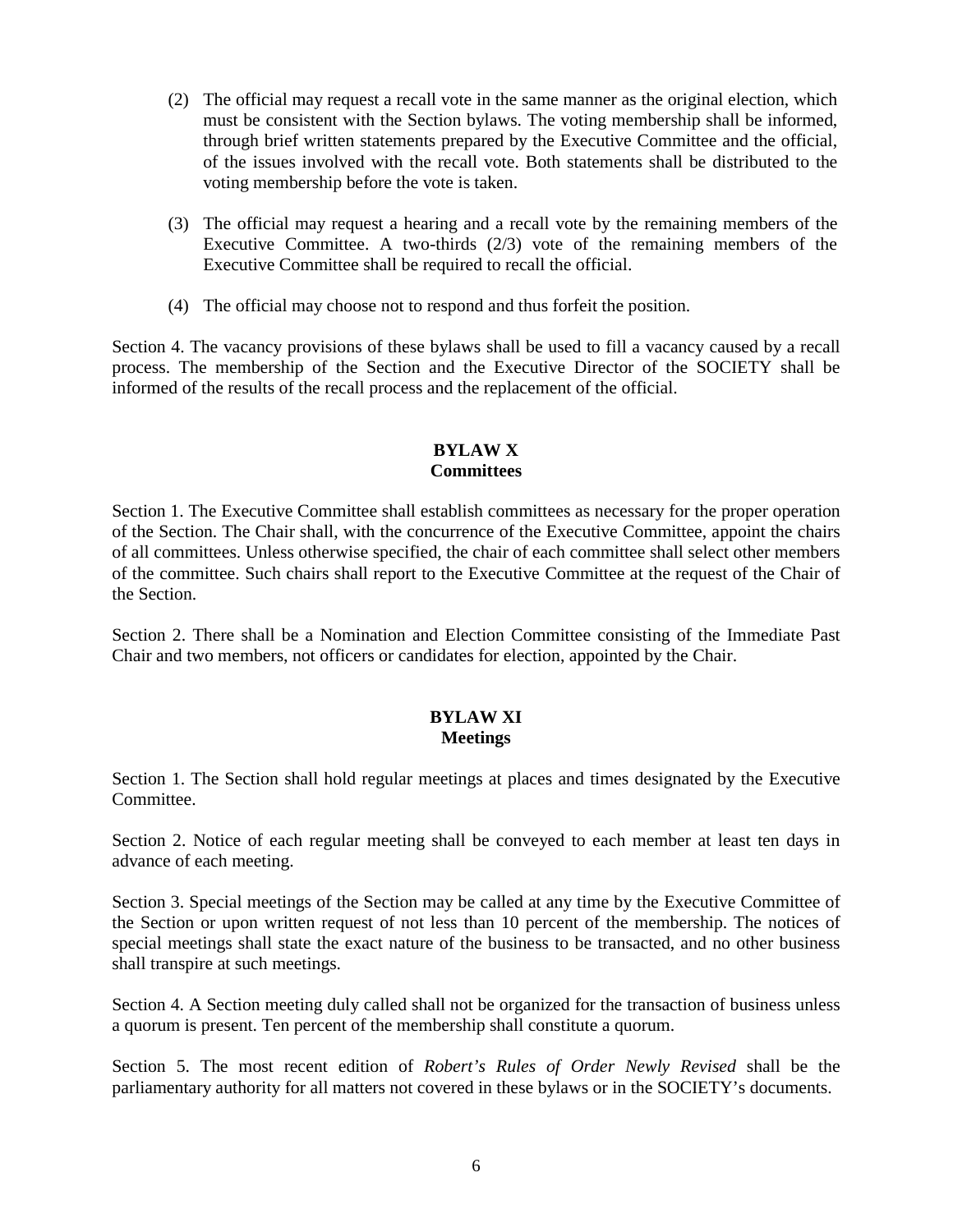# **BYLAW XII Fiscal Year**

The fiscal year shall begin on January l and shall end on December 31 of each year.

# **BYLAW XIII Amendments**

Section 1. A petition to amend the bylaws may be initiated by the Executive Committee, or by petition signed by at least 15 members or three percent of the members of the Section, whichever is larger. If the proposed amendment is approved by the Executive Committee, it shall, if practical, be submitted to the SOCIETY's Committee on Constitution and Bylaws for review. After any required changes are incorporated and any recommended changes reviewed and accepted or rejected by the Executive Committee or a majority of the petitioners, the Secretary shall distribute the amendment(s) to each member of the Section when notice of a ballot on the amendment is provided.

Section 2. If a proposed amendment is not approved by a majority of the Executive Committee, and if the petition is signed by at least 15 members or three percent of the members of the Section, whichever is larger, it shall, if practical, be submitted to the Committee on Constitution and Bylaws for review before being submitted to the membership of the Section. After any required changes are incorporated and any recommended changes reviewed and accepted or rejected by a majority of the petitioners, the Secretary shall distribute the amendment(s) to each member of the Section when notice of the next meeting or notice of a ballot on the amendment is provided.

Section 3. At least two-thirds (2/3) of votes cast shall be required to approve the amendment.

Section 4. The Secretary shall distribute to the Section members the outcome of the vote regarding the amendment(s), and within one month shall meet all requirements for submitting the results to the Committee on Constitution and Bylaws.

Section 5. Amendments to these bylaws shall become effective upon approval by the Committee on Constitution and Bylaws, acting for the Council of the SOCIETY, unless a later date is specified.

#### **BYLAW XIV Publications**

Section 1. The official publication of the Section shall be known as *The Alembic*, which may be distributed in print and/or electronic format. It shall contain notices of all regular meetings of the Section and such other matters as are satisfactory to the Executive Committee of the Section.

Section 2. The Chair-Elect shall submit the nomination for Editor to the Executive Committee of the Section at its regular December meeting for approval. The Editor shall serve for one year starting from the first day of the following January or until a successor shall be duly qualified and appointed.

Section 3. The Editor shall have charge of the arrangement of all material in *The Alembic* subject to the budget set by the Executive Committee.